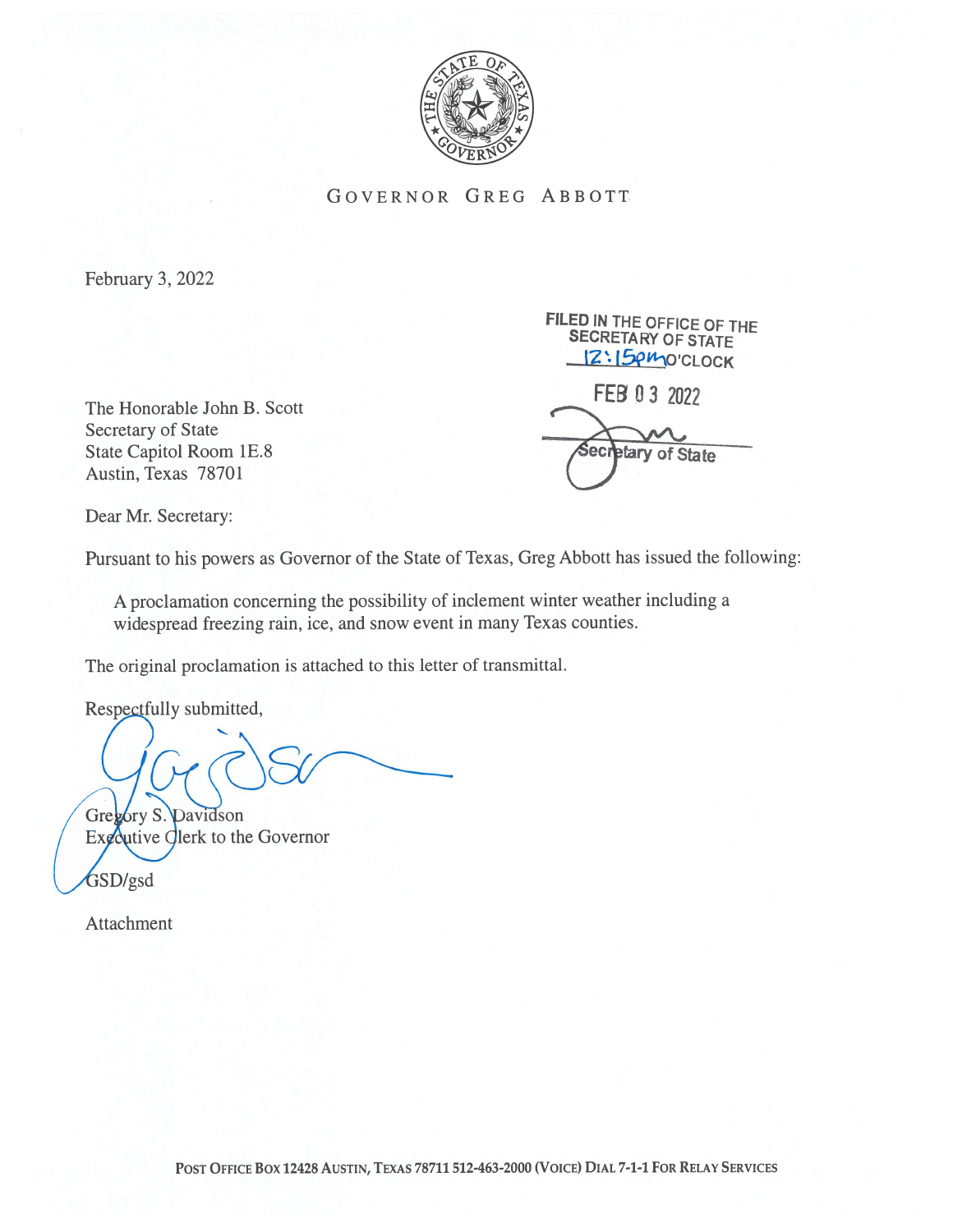## PROCLAMATION BY THE Governor of the State of Texas

## TO ALL TO WHOM THESE PRESENTS SHALL COME:

WHEREAS, the National Weather Service is predicting at least a quarter-inch of ice for Bosque, Dallas, Delta, Denton, Ellis, Fannin, Grayson, Hopkins, Hunt, Johnson, Kaufman, Lamar, Navarro, Rains, Red River, Rockwall, and Williamson counties; and

WHEREAS, the previously listed counties have issued or are planning to issue local disaster declarations in response to this ice storm;

NOW, THEREFORE, I, GREG ABBOTT, Governor of the State of Texas, do hereby certify that this ice storm poses an imminent threat of severe property damage, injury, or loss of life in Bosque, Dallas, Delta, Denton, Ellis, Fannin, Grayson, Hopkins, Hunt, Johnson, Kaufman, Lamar, Navarro, Rains, Red River, Rockwall, and Williamson counties. In accordance with the authority vested in me by Section 418.014 of the Texas Government Code, I do hereby declare a state of disaster in the previously listed counties based on the existence of such threat.

Pursuant to Section 418.017 of the code, I authorize the use of all available resources of state government and of political subdivisions that are reasonably necessary to cope with this disaster.

Pursuant to Section 418.016 of the code, any regulatory statute prescribing the procedures for conduct of state business or any order or rule of a state agency that would in any way prevent, hinder, or delay necessary action in coping with this disaster shall be suspended upon written approval of the Office of the Governor. However, to the extent that the enforcement of any state statute or administrative rule regarding contracting or procurement would impede any state agency's emergency response that is necessary to protect life or property threatened by this declared disaster, I hereby authorize the suspension of such statutes and rules for the duration of this declared disaster for that limited purpose.

Pursuant to 49 C.F.R. Section 390.23 and Chapter 644 of the Texas Transportation Code, I hereby declare a regional emergency due to this ice storm that justifies an exemption from the hours-of-service regulations in 49 C.F.R. Section 395.3 for motor carriers providing power line repairs to assist disaster relief in Texas.

In accordance with the statutory requirements, copies of this proclamation shall be filed with the applicable authorities.

.

IN TESTIMONY WHEREOF, I have hereunto signed my name and have officially caused the Seal of State to be affixed at my office in the City of

> FILED IN THE OFFiCE OF THE SECRETARY OF STATE<br>12:15 PM O'CLOCK **FEB 0 3 2022**